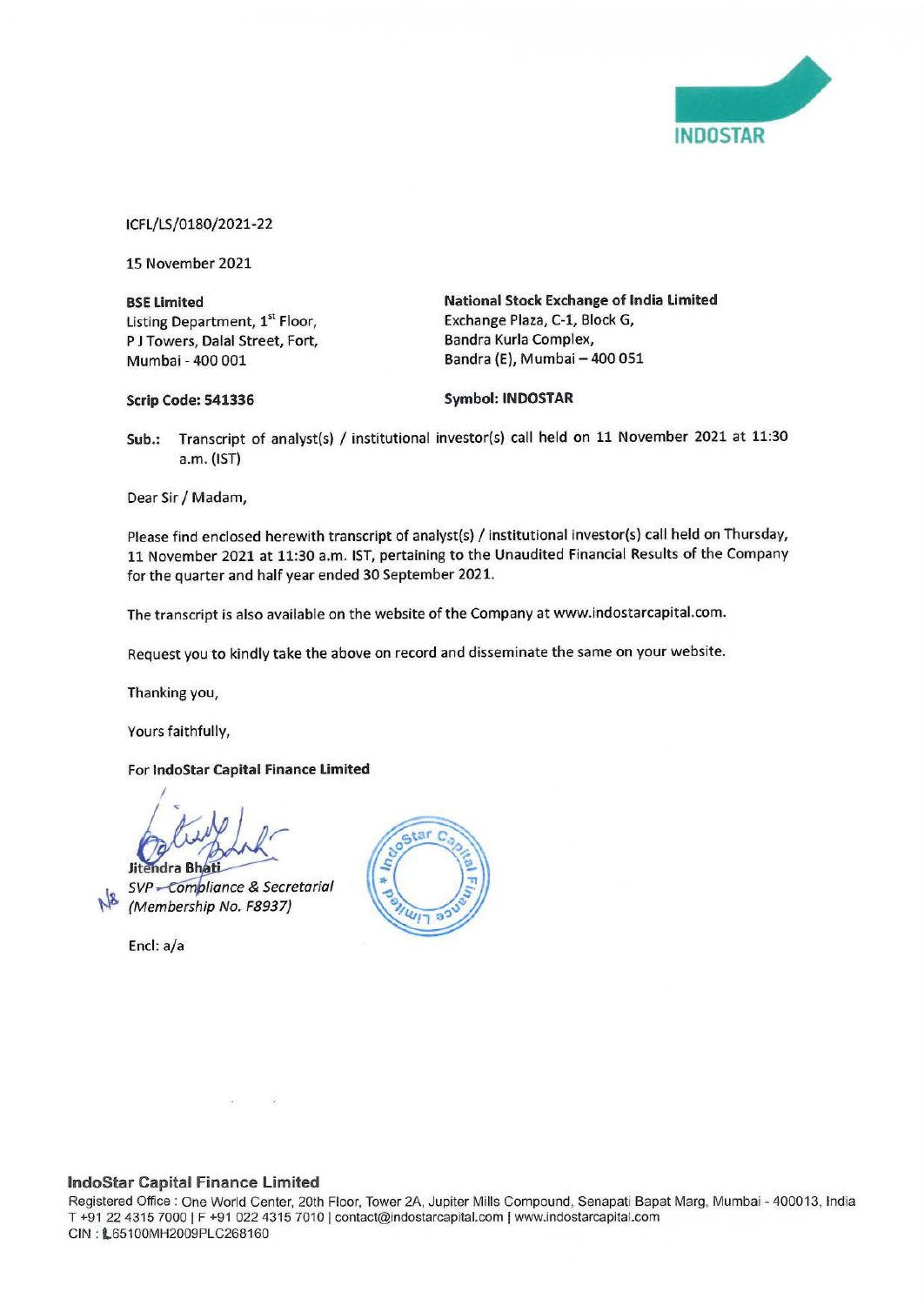

### "IndoStar Capital Finance Limited Q2 FY22 Earnings Conference Call"

**November 11, 2021**



|                   | <b>MANAGEMENT: MR. R. SRIDHAR – EXECUTIVE VICE CHAIRMAN &amp;</b> |
|-------------------|-------------------------------------------------------------------|
|                   | CEO, INDOSTAR CAPITAL FINANCE LIMITED                             |
|                   | MR. AMOL JOSHI - CHIEF FINANCIAL OFFICER,                         |
|                   | <b>INDOSTAR CAPITAL FINANCE LIMITED</b>                           |
|                   | MR. DEEP JAGGI - CHIEF BUSINESS OFFICER,                          |
|                   | <b>INDOSTAR CAPITAL FINANCE LIMITED</b>                           |
|                   | MS. JAYA JANARDANAN - CHIEF OPERATING                             |
|                   | <b>OFFICER, INDOSTAR CAPITAL FINANCE LIMITED</b>                  |
|                   | MR. SALIL BAWA - HEAD INVESTOR RELATIONS,                         |
|                   | <b>INDOSTAR CAPITAL FINANCE LIMITED</b>                           |
| <b>MODERATOR:</b> | MR. ABHIJIT TIBREWAL - MOTILAL OSWAL                              |
|                   | <b>FINANCIAL SERVICES LIMITED</b>                                 |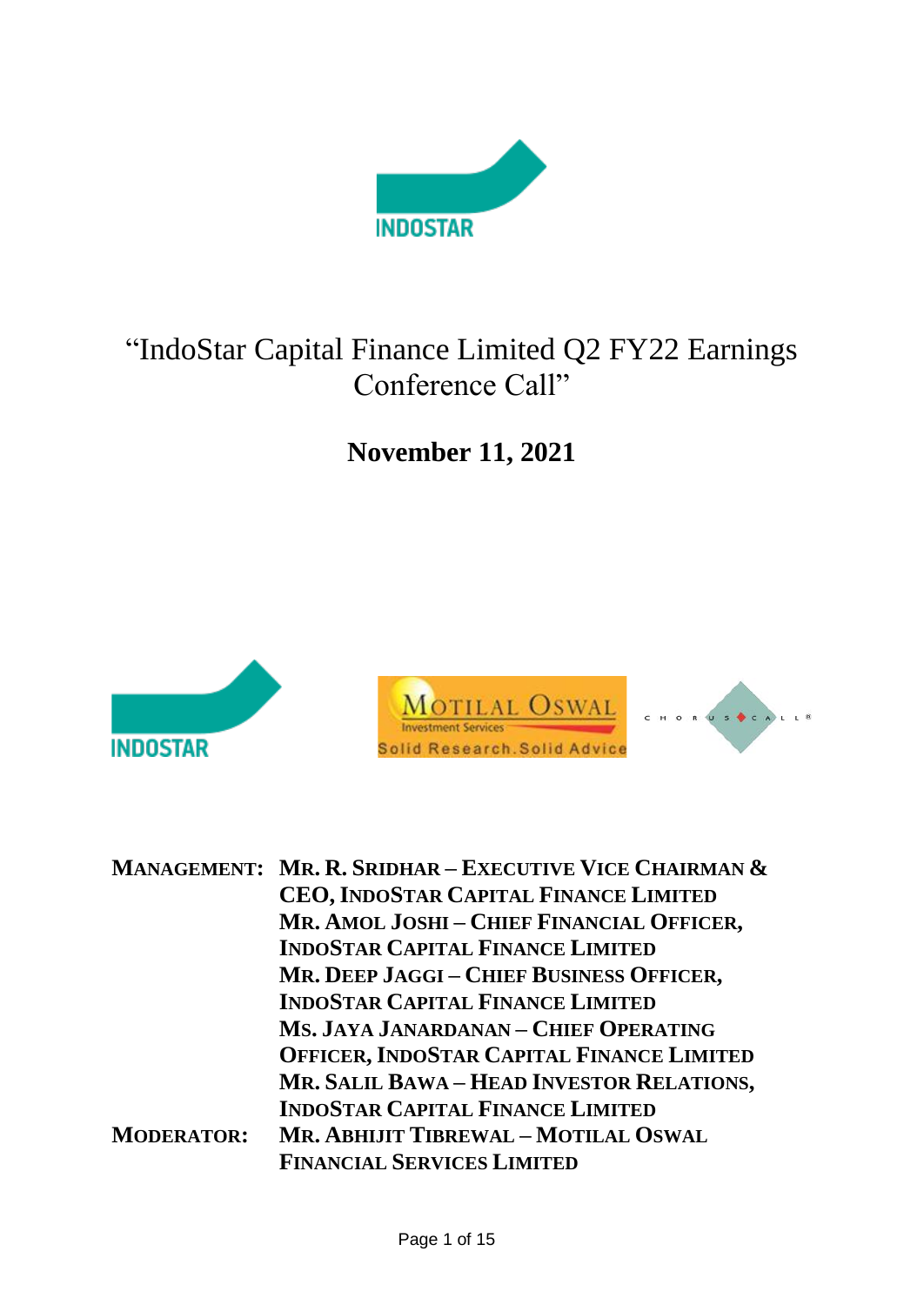

- **Moderator:** Ladies and gentlemen, good day and welcome to IndoStar Capital Finance Q2 FY22 earnings conference call hosted by Motilal Oswal Financial Services Limited. As a reminder, all participants' lines will be in the listen-only mode. There will be an opportunity for you to ask questions after the presentation concludes. Should you need assistance during the conference, please signal an operator by pressing '\*' and then '0' on your touchtone telephone. Please note that this conference is being recorded. I now hand the conference over to Mr. Abhijit Tibrewal from Motilal Oswal. Thank you and over to you sir.
- **Abhijit Tibrewal:** Thanks, Inba. Good morning, everyone. We have with us today the senior leadership team from IndoStar Capital Finance to discuss the Q2 FY22 performance and the strategic direction the company will take in the years to come. Allow me a minute to quickly introduce the management team for the benefit of some of the newer participants on this call. From IndoStar we have with us today Mr. R. Sridhar – Executive Vice Chairman and CEO; Mr. Amol Joshi – Chief Financial Officer; Mr. Deep Jaggi – Chief Business Officer; Ms. Jaya Janardanan – Chief Operating Officer; and Mr. Salil Bawa – Head Investor Relations. Now I would like to hand the call over to Mr. Sridhar for his opening remarks post which we will open the floor for a Q&A session with the investors and analysts present on this call. Thank you and over to you, sir.
- **R. Sridhar:** Good morning to all of you. Thank you for all joining our Q2 results call. First, I would like to tell you that we had a very strong quarter as far as Q2 is concerned. We have crossed a disbursement of more than INR 1,000 crores, actually it is INR 1,100 crores. As we have been articulating in our earlier calls, we continue to focus on retail disbursements particularly in the used commercial vehicle finance business, SME and affordable housing finance. I am very happy to inform you that our productivity has been quite good. We have been opening offices expanding in the entire country including North, East, as well as Northeast And our productivity per branch, we have claimed in the past that we will do INR 1 crore per month per branch, but we are clocking more than INR 1 crore per month per branch and the field **o**f productivity is also substantially higher. We continue to focus on building this used vehicle financing business. And as we have articulated, we have put together a five-year plan where we will move from the current 250+ branches to 1000 branches. And we are very confident that with the kind of potential which is going to unfold in the used commercial vehicle finance business, particularly in view of the scrappage policy announced by the government, we are well prepared to take advantage of this potential demand which is unfolding.

Similarly, in the affordable housing finance business last quarter itself we crossed INR 1,000 crores. We continue to do well. As we have articulated earlier, we have made this company independent, and we have made our Business Head the Deputy CEO and we have capitalized this also substantially. So, in both these businesses we are looking to grow to big numbers in the coming quarters looking into the demand.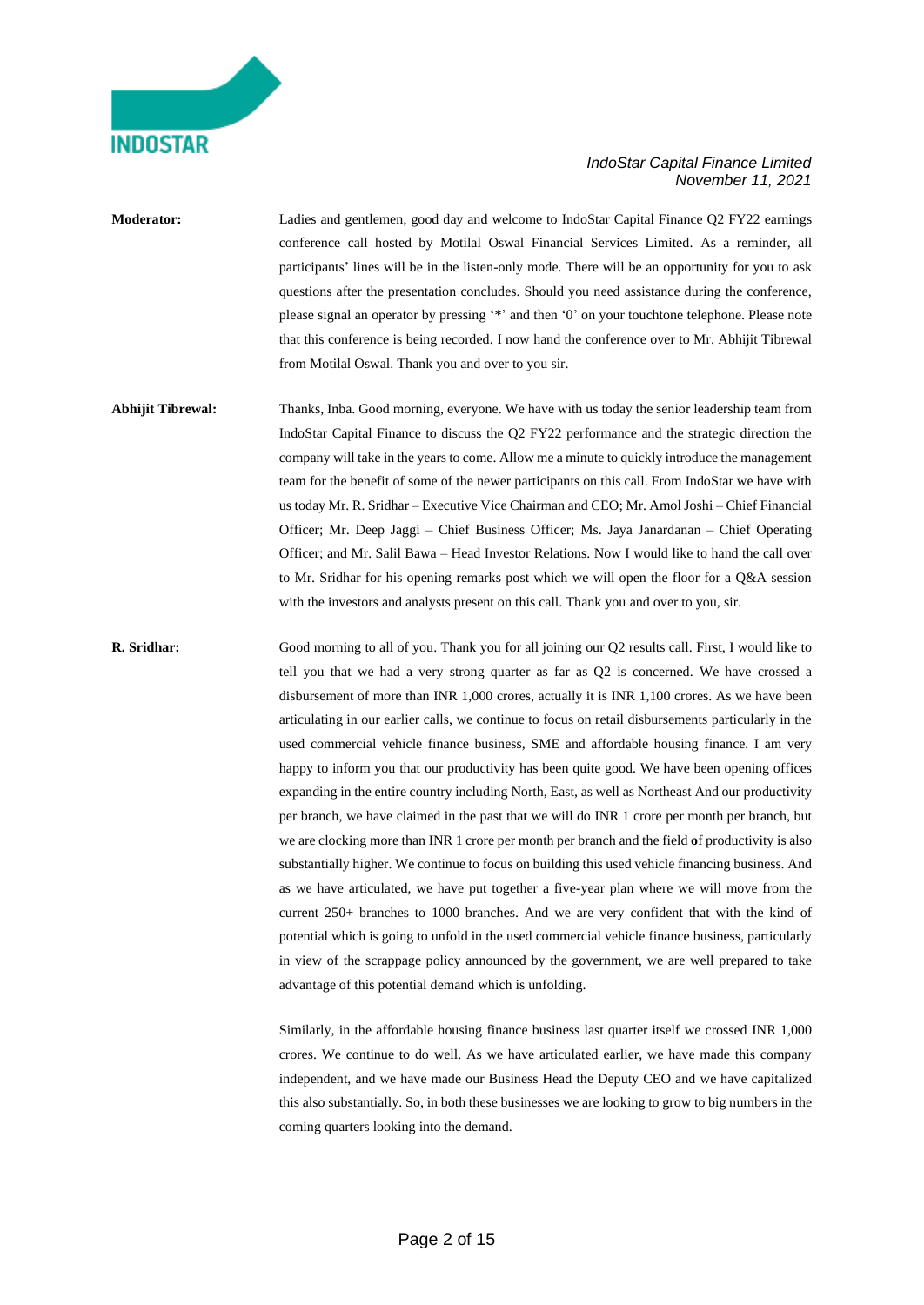#### *IndoStar Capital Finance Limited November 11, 2021*

We are also happy at the same time with regard to our collection performance. Right from the March 2020 when the pandemic set in, after that we had moratorium for six months, then restructuring. Continuously our collection efficiencies have moved up and in October 2020 we achieved a 100% rough collection, that is the time we restarted our disbursements. So, the last one year's disbursement performance vis-à-vis the quality of the assets have been stupendous. November 2020 when we restarted the disbursements to October 31, we have done about INR 2,500 crore of disbursement only in commercial vehicle and in that more than 98% is in stage one. Without doing any restructuring, we have been able to achieve. So, whatever we have done post pandemic with regard to changes in the accounting policy, changes in the product mix have resulted in higher yields. In used commercial vehicle finance business we have been able to get a 17% at an average yields with the cost of funds hovering around 9% and 9.5%, our spreads as well as the NIMs are going to be substantially higher which will keep moving up. So, with 35% of capital adequacy and 7%-8% of spread, we can look at 9% to 10% of net interest margin for a period till we have higher capital, and it will stabilize at around 8% net interest margin. So, used commercial vehicle finance business is going to be our main business and we have expanded our products. We have started the tractors, construction equipment and passenger cars, and we are also expanding the geography as I have told you earlier. And we have also expanded the customer segment from two or three vehicles' owners to FTBs to five vehicle owners. So, these strategic changes is going to increase the potential for funding. With the scrappage policy, we do feel that the opportunity to grow in this business is quite substantial. And we have revamped our executives also in this, and we have been able to attract good talent from very reputed companies with adequate experience in the depth we are confident that we will be able to highly scale this business with profit and asset quality.

Our stage three efforts have been very stable, and we have been able to make a lot of improvements in the stage one and two and three and we will be more than 90% in stage one by March 2022. With this kind of growth and performance in the retail business, our corporate lending business is steadily going down and as we have mentioned earlier, we are very confident that this would be less than 10% by March 2022. As against the 73% of retail business last year, we have been able to bring it down to 20% corporate lending business mix, and it will go to 10% by March 2022. In the last one year, we have been able to collect around INR 800 crores in this business and the balance INR 1,600 crores we are confident that this will become zero in the next 12 months. And as far as the quality of this book is concerned, we have already taken sufficient and adequate management overlay on an estimated basis, and we are very confident that there will be no further probation or write off is required in this book. So, we will be focusing more on building this retail business. Our strength is on the liability side. We have a capital adequacy of 35% with very strong ALMs as well as a huge liquidity pipeline. The incremental borrowings are coming in from banks and mutual funds for the parent between 8% and 9%, for the housing finance company between 7% and 8%, which helps us in continuously reducing the average cost of funds and which expands our net interest margin. So, the yields are stable. Liquidity is strong, capital is quite high, and the cost of funds incrementally is quite low.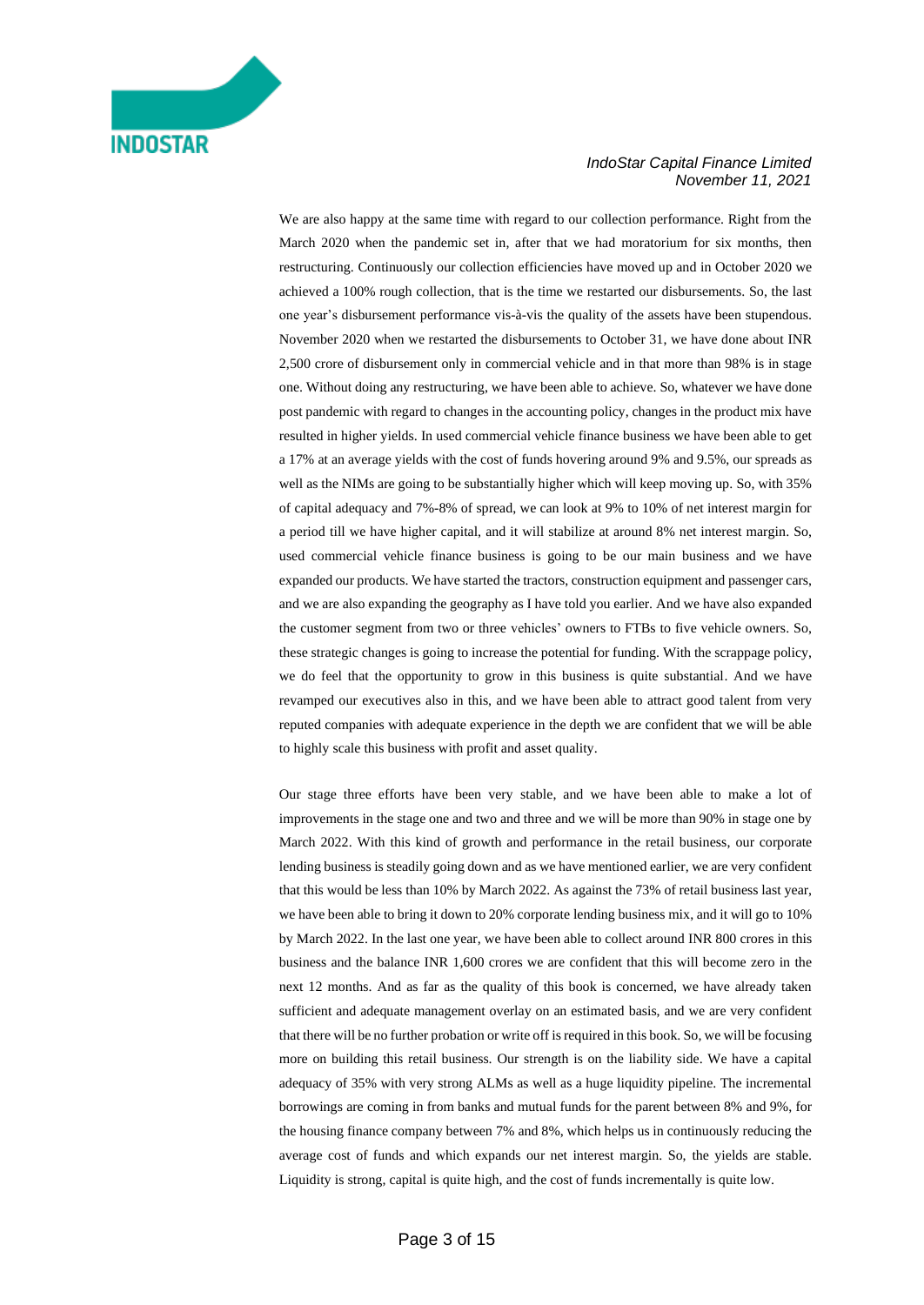### *IndoStar Capital Finance Limited November 11, 2021*

So, we are in a good shape, and we have a huge aspiration to achieve these things in the next three years and in the next five years we will be one of the strongest NBFCs in the country and we are moving towards that. So, the Q2 has been the beginning of our five-year cycle, and that happens to be quite strong.

So, with these initial remarks, I leave the forum for your specific questions and me and my colleagues would be very happy to answer. Thank you.

**Moderator:** Thank you very much, sir. Ladies and gentlemen, we will now begin the question-and-answer session. We take our first question from the line of Dikshit Doshi from Whitestone Financial Advisors. Please go ahead.

Dikshit Doshi: Congratulations, as you indicated we will be crossing INR 1,000 crores disbursement and business mix from Q2 onwards. So, congratulations for that. If I see in Q2, we have come back to profits, but almost 50% of pre-provision operating profit is from the corporate book which will continue to come down. And the credit cost in commercial vehicles and SME is still very high. So, when do you see this start improving? And let's say in next three to five quarters down the line, what kind of credit cost targets we have for specifically CV, SME and housing? And what kind of PPOP percentage possible considering most of the top-level hiring is already done and there will be scope for operating leverage?

**R. Sridhar:** As you rightly said, our corporate lending book is going down. Simultaneously, we are building the retail book. But unfortunately, you know that the last year had been a most challenging year as far as the pandemic is concerned and now our disbursements are going up. So, there is also a run-off on our old CV book which we have bought from another NBFC. So, incremental book is smaller now, so we have to increase our disbursements. So, as you rightly said in the next three to four quarters our retail business will show a lot of profit and when it comes to the credit cost, as I have articulated earlier in March 2020 and March 2021, we have taken on an estimated basis adequate overlay. So, we have always followed a very conservative accounting policy. Our board and auditors and the management have taken this kind of a stand because of the challenging environment. As I had mentioned to you, the new book is more profitable, and quality has been fantastic. So, as and when the old book which had been there till March 2020 runs off, we estimate that this will run off in the next 12 months. So, after 12 months, if you find that there will be no corporate book, only the new book will be there, the old book also would have run off, so we would be having a book which will have high-quality which are mostly 95%+ will be in stage one, requiring less provisions. Plus, it would be mostly used vehicle with 17% and odd as the return. And as far as our new vehicle business is concerned, we have followed the same strategy of pushing all these with the partnership of ICICI bank. That will also grow simultaneously. So, with all these strategies, we are hoping that every quarter we will be able to show improvement in our income and profits and lesser credit costs and operating expenses.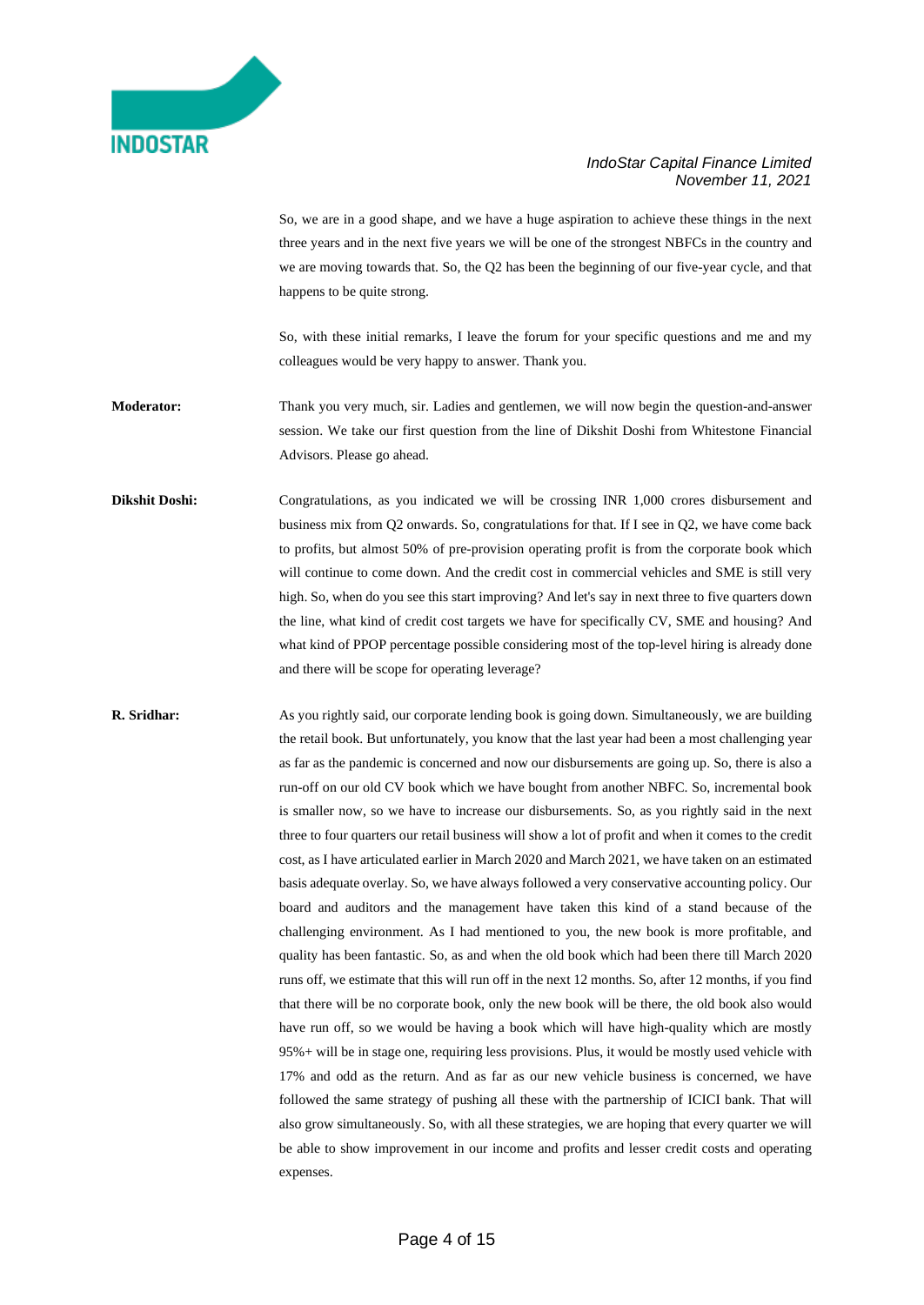### *IndoStar Capital Finance Limited November 11, 2021*

**Dikshit Doshi:** Because I see that in commercial vehicle separately would give P&L for all the businesses, so if I see commercial vehicle almost INR 58 crores is the credit cost this quarter as well. So, if we remove the corporate book of almost all the segments are still not much profitable.

**Management:** Your objection is right. See, CV is going to be our flagship product and what they have done, there were some releases from the other businesses in the ECL line, you will see corporate book as it's going down, all the overlay that we had against that book is now available to be redeployed. Similarly for SME, while we have increased our coverage ratio for stage three in SME, we have seen improvement in stage two in terms of overall performance. So, what we have done is that while optically yes, the CV finance segment to P&L looks as if it's loaded with an ECL cost, that is basically to ensure that any releases that we have from other products is rightly allocated for our flagship products. So, that's where you will find that incremental provision is coming. It got less to do with asset quality. The other part is, we also had done, as you are aware in Q1, an ARC transaction for our CV book. And what we have done on a conservative basis, we have treated that ARC with the same parameters that we apply for on balance sheet ECL computation and a step-up provision has been done. So, what would have been a sort of a hit in the next eight or nine quarter, we are just forcing that and tried shore up the provision and link the asset.

**Dikshit Doshi:** My second question is regarding the growth. So, we have opened 38 branches this quarter. What could be the quarterly or a yearly target of opening branches going forward? And considering that with the new branch openings and also more productivity from the existing branches where do you see this disbursement of INR 1,000 crores quarterly will go into let's say next one year on?

**R. Sridhar:** We have a plan of a hub-and-spoke for branch expansion particularly for the CV financing business where we have presence in all the four zones south, west, north, and east, and now we have moved to Northeast also. This financial year we have plans to go to around 400 branches. And over a period of next five years, this will move to 1,000 branches in a hub-and-spoke. So, today we have 50 hubs and around 200 branches that will go to 200 hubs and 800 branches about 1,000. So, the productivity simultaneously through digitization, through other strategies, we are increasing it substantially. Earlier we have been talking about INR 1 crore per branch, that's no longer valid. We can do much more. And the field officers productivity of INR 24-30 lakhs is also expanding very fast. So, we do feel that every hub should do around INR7-8 crores of business. So, with 200 hubs in 2025 we should move monthly disbursement of around INR 1,500-1,600 crores in the next 3-4 years. That is a kind of a projection we have. So that will gradually happen as and when we open the branches. We need to bring in a lot of talent and then train them and it takes about a year to breakeven that branch. So, all these are going to substantially happen very quickly because of the product expansion, customer expansion, and geographical expansion. So, these strategies will work. We are in the beginning of our strategic cycle. We must take a couple of more quarters to fully utilize this strategy. But you will find that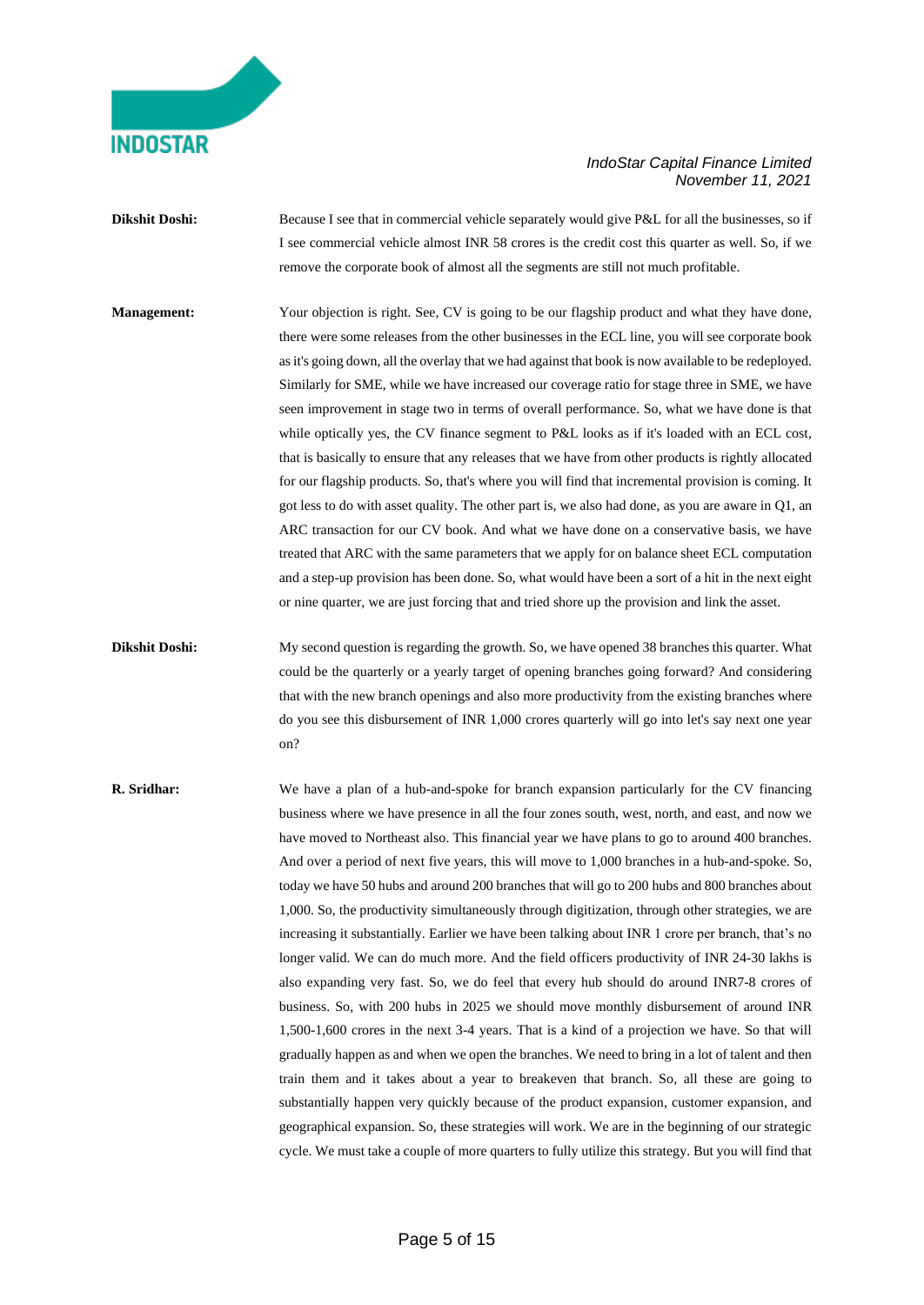### *IndoStar Capital Finance Limited November 11, 2021*

in every quarter there will be an incremental income, profit and productivity which you will see in our numbers.

- **Dikshit Doshi:** Just one small question from my side, and then I will join back in the queue. What is this INR 22-crore of net gain on lead execution of financial instrument in their total income?
- **Management:** So again, if you remember in Q4FY21 a particular corporate loan was sold to an ARC with a clear objective that in the coming quarters, we will eventually sell it down to a potential buyer. So, that INR 22 crores gain is on sale of that particular investment that we are holding.

**Dikshit Doshi:** Just one last if I can squeeze, what is the latest timeline from the SEBI to reduce the promoter holding by 70%?

- **R. Sridhar:** This is a question to be answered by the shareholders, but you know that they have done something, and they informed us that the effort is on.
- **Dikshit Doshi:** So, I understand that they apply to SEBI then SEBI do give them some extension also. But do you have any knowledge that what is the latest SEBI has given the deadline?

**R. Sridhar:** No, we are not aware of any such development.

**Moderator:** Our next question is from the line of Hitesh Arora from Unify Capital. Please go ahead.

- **Hitesh Arora:** You may have answered it in your previous calls, but just wanted to understand, for your used commercial vehicles what is the tonnage that you are looking for your portfolio, whether it's light, medium or heavy, what is the proportion that you are looking to lend or any specific subsegment that you are focusing on?
- **R. Sridhar:** We fund all the vehicles, but from our past experience as and when required the policy of lending credit, credit policies keep changing. Now infrastructure and all that where mining, if there is a pressure, then we don't fund the tippers. And during the lockdown we have not funded any passenger carrying busses which have been extensively used by the IT industry and because of work-from-home there were issues. So, we have not been funding that. We have made changes in product mix, and we keep doing that and because of that you will find, as I mentioned, the last one year's disbursement of 2,500 crores is performing exceptionally well. So, this keeps happening. But we are here to fund all the vehicles from small to heavy commercial vehicles, everything we fund.
- **Hitesh Arora:** Just again, I am sure you have discussed this in the previous calls, so you fund used commercial vehicles, but if you could explain a little bit more on the borrowers' profile, how long has he been in the industry? Is he new to credit or whatever? If you could please explain on the borrower profile a little more?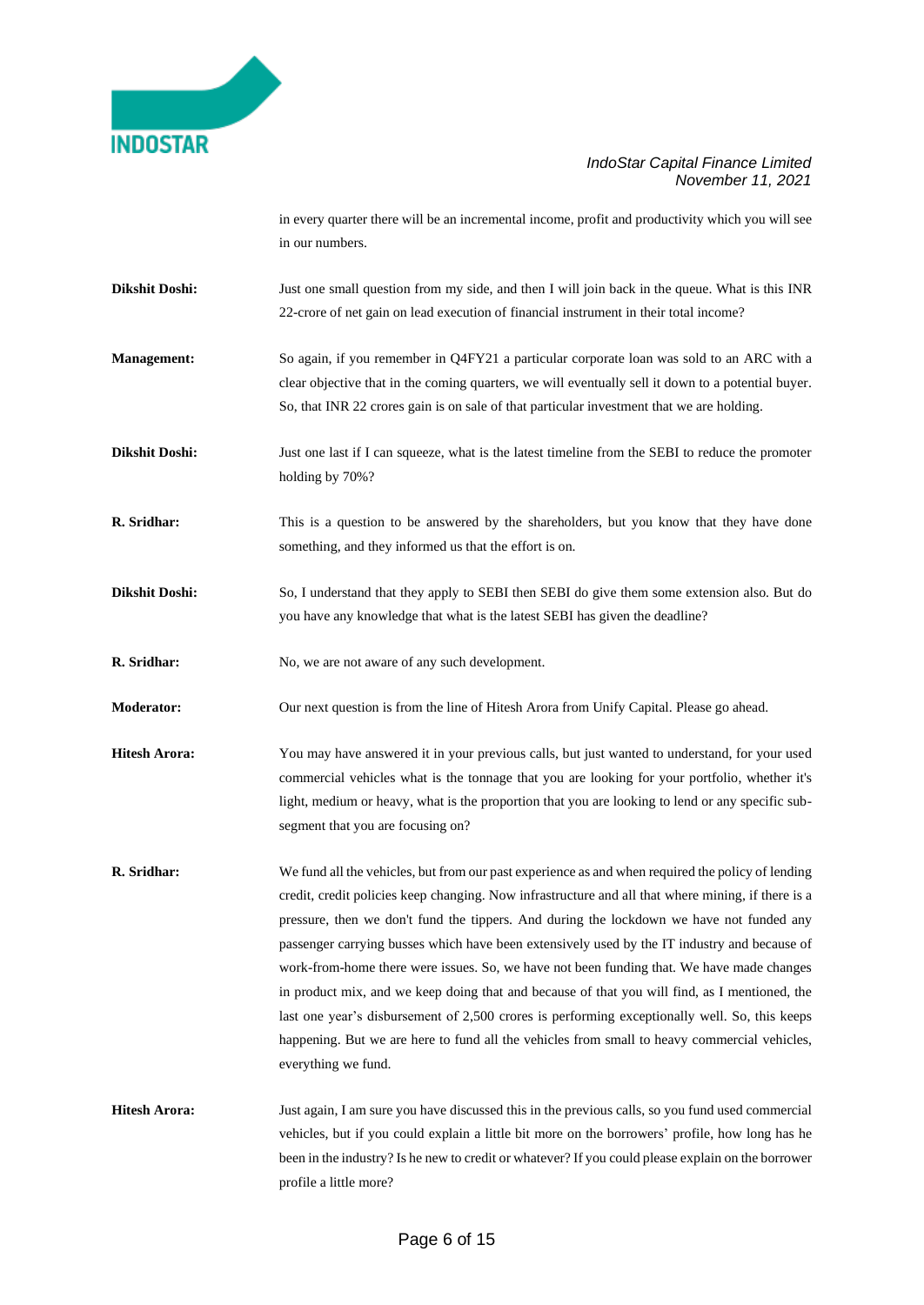### *IndoStar Capital Finance Limited November 11, 2021*

| R. Sridhar:               | There are very few companies only in commercial vehicle financing business. You know that.<br>They are all 50-60 years old companies. One company is focusing on the top end of the customer.<br>The other company is focusing on the bottom most segment of the customers. So, we are in the<br>middle. We have been focusing on two or three vehicle owners to start with in commercial<br>vehicle finance. But subsequently we got a huge capital and today we have a lot of liquidity. So,<br>we do find that this is a great business which can be grown with quality and profitably and<br>potential is quite large. So, we have expanded the customer segment from first time borrowers<br>to five vehicle owner is our current, thinking. So, that is where we are financing. This has<br>tremendous potential, and we will be able to get an average yield of 17% to 18% in this segment.<br>So that is where we are focused on.                                                                                                                                                                             |
|---------------------------|-----------------------------------------------------------------------------------------------------------------------------------------------------------------------------------------------------------------------------------------------------------------------------------------------------------------------------------------------------------------------------------------------------------------------------------------------------------------------------------------------------------------------------------------------------------------------------------------------------------------------------------------------------------------------------------------------------------------------------------------------------------------------------------------------------------------------------------------------------------------------------------------------------------------------------------------------------------------------------------------------------------------------------------------------------------------------------------------------------------------------|
| <b>Hitesh Arora:</b>      | Just so that I understand correctly, so initially you were focusing on first-time borrowers for used<br>commercial vehicles, and now you have expanded to small fleet owners, somebody like five<br>vehicle owner.                                                                                                                                                                                                                                                                                                                                                                                                                                                                                                                                                                                                                                                                                                                                                                                                                                                                                                    |
| R. Sridhar:               | Earlier we have been focusing on small fleet owners. Now we have included first time borrowers<br>and our customer segment goes up to five vehicle owners.                                                                                                                                                                                                                                                                                                                                                                                                                                                                                                                                                                                                                                                                                                                                                                                                                                                                                                                                                            |
| Moderator:                | Our next question is from the line of Prashanth Sridhar from SBI Mutual Fund. Please go ahead.                                                                                                                                                                                                                                                                                                                                                                                                                                                                                                                                                                                                                                                                                                                                                                                                                                                                                                                                                                                                                        |
| <b>Prashanth Sridhar:</b> | Just one clarification and one data point, are you saying that you would not be competing with<br>the likes of Chola, Sriram Transport and you would be somewhere in between? And if you could<br>give us some idea on weather the market has that much depth, that would be helpful. And one<br>data point I missed, if you have disclosed, what is the stage two this quarter?                                                                                                                                                                                                                                                                                                                                                                                                                                                                                                                                                                                                                                                                                                                                      |
| R. Sridhar:               | See, none of these big companies are competing with each other, even though they are financing<br>the road transport industry. So, as I told earlier that all of them are focusing on different customer<br>segments, so they don't compete at all. So, three companies, top, middle, and the lower segment,<br>that is what they are focusing. But the fourth company when it comes, so I am financing first<br>time borrower to five vehicle owner, so I will be competing with Chola and maybe HDB to some<br>extent. Beyond that I am not competing with Sundaram or Shriram. There will be competition<br>and as I told you, the potential is quite high. And we are a dedicated 100% used vehicle financier<br>as against some of the other companies which our competition have a mix. So, Chola has got<br>more new vehicle mix than used. We have got 100% used. And as I had earlier mentioned that<br>our new vehicle will be off balance sheet. So, on balance sheet we are a dedicated 100% used<br>vehicle financiers. So, we are the only one in this country that uses that kind of a business model. |
| <b>Prashanth Sridhar:</b> | That is interesting. Anything on the stage two number this quarter?                                                                                                                                                                                                                                                                                                                                                                                                                                                                                                                                                                                                                                                                                                                                                                                                                                                                                                                                                                                                                                                   |
| <b>Management:</b>        | Stage two is 21% of the overall yields.                                                                                                                                                                                                                                                                                                                                                                                                                                                                                                                                                                                                                                                                                                                                                                                                                                                                                                                                                                                                                                                                               |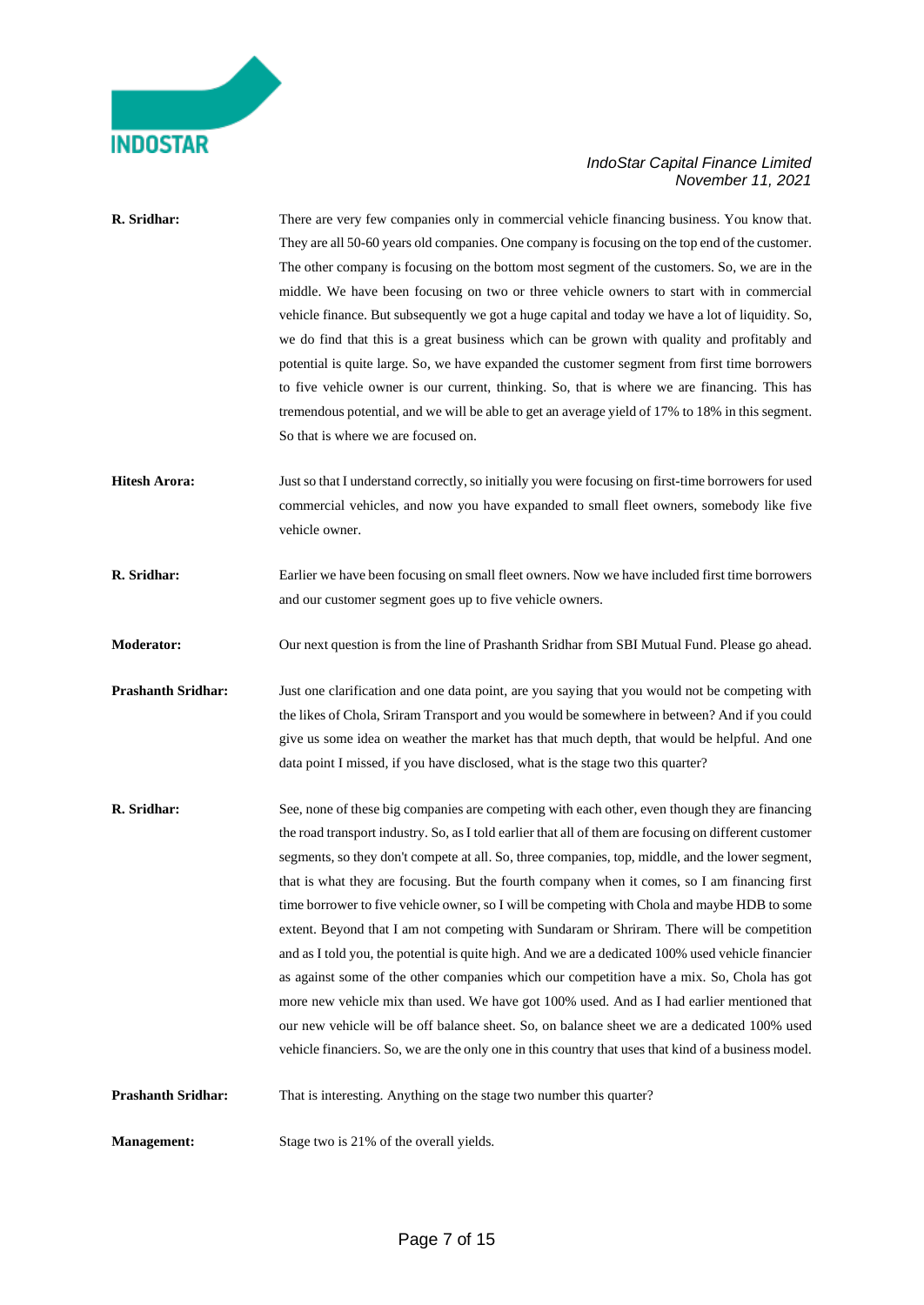### *IndoStar Capital Finance Limited November 11, 2021*

- **Prashanth Sridhar:** One last question. This new RBI guidelines of excluding the DA profit which calculating capital adequacy. What is the impact for us?
- **Management:** See, IndAS allows any direct assignment related income which can be upfronted. So, RBI has given it thoughts around it on whether to include it. What we have done is that there are no immediate plans to do any big-ticket direct assignment in any of our portfolios. So, you will not find that causing any blips into our performance.

**Prashanth Sridhar:** The restructuring is included in that 21%, is that right?

**Management:** Yes. So Prashanth, by default what we have been doing, even if a zero DPD customer avails of restructuring, we on a conservative basis include him in the stage two so that 21% is all inclusive.

**Moderator:** Our next question is from the line of Abhijit Tibrewal from Motilal Oswal. Please go ahead.

- **Abhijit Tibrewal:** While you have already shared the stage two numbers at the consolidated level, if you could also, please share the stage two numbers in your three retail product segments, vehicle finance, SME and affordable finance. And also, if you could share the corresponding provision cover that you have on the respective stage two in these three product segments?
- **Management:** For the HFC portfolio, it continues as expected. While the wave two did cause some worry for us. It continues to be less than 5%, it's around 4.6% kind of thing for HFC. And we carry a 4% cover because we are quite confident about that pool going back to stage one sooner than later. For CV it's around 29% includes the restructured portfolio there. There by default we are anyway taking a 10% provision on the restructured. We have some specific customers were required. We have also taken additional provision when we restructured them. So, the cover there is around 11.5%. And for SME the stage two book which is where you have seen that we have done some restructuring in Q1 and Q2 is 35% with a 9% provision cover there.
- **Abhijit Tibrewal:** The other question that I had was for Sridhar sir. This was I would say, a very important quarter where you have demonstrated that, I mean, obviously last year was a difficult year and I think this quarter we demonstrated record high levels of disbursements wherein we crossed this milestone of INR 1,000 crores. Going forward how should we look at your disbursements that could pan out? While you have given us a five-year kind of a roadmap, if you could just break it up into two years for us, how should we look at IndoStar growing in terms of disbursements and its loan book over the next five years in two-year.
- **R. Sridhar:** Because our base is small Abhijit, the percentage of growth is going to be very high. And I am prohibited from giving any futuristic numbers, but what I can say is this, we have anticipated this kind of a potential which will unfold post pandemic, particularly in the used commercial vehicle finance business. So, in the used commercial finance business we are anticipating huge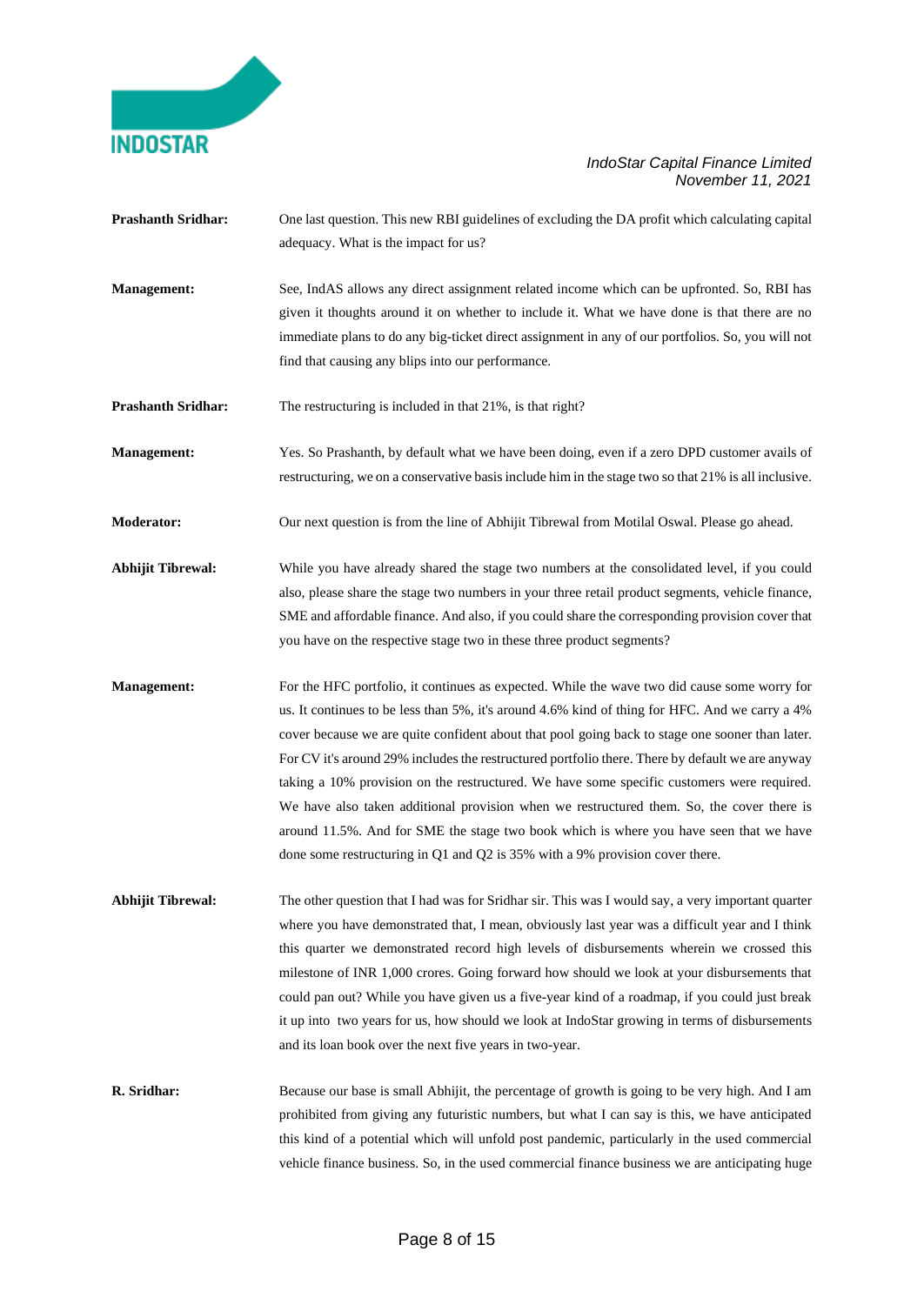### *IndoStar Capital Finance Limited November 11, 2021*

growth with quality and profit. So, we have been able to attract talent and bring it as our regional and zonal heads, credit underwriting and operations. So, all these we have done. We have also initiated the digitization there. We are going to grow this book exponentially in the next 5 years. I am very confident with the kind of team and potential and the product strategies we have done, we are going to surpass our projections and their targets. That would be what I would estimate. As I had told you, the productivity which we have been keeping conservatively at INR 1 crore per branch, INR 25 lakhs per field officer is going to be exceeded. We will be quickly breakeven branches and we will ramp up disbursements quite strong. For example, if you take CV, we have been an average INR 250-260 crores per month, which will move to INR 400-500 crore next financial year.

### **Abhijit Tibrewal:** Sir, in your opening remarks maybe you also kind of suggested that in the near term our NIMs could be in that range of 9% to 10% given that we are running high capital adequacy, and which could finally stabilize around that 8% kind of levels on a sustainable basis. Would it be fair to assume here that at this point in time, there are absolutely no pressure on the yields what you have been suggesting 17% in new CV financing and to that extent we will continue to see some benefits in your cost of funds in the coming quarters?

- **R. Sridhar:** Yes, of course, so the yield, if you see after we have started disbursement from November has been continuously going up. And it varies from branch to branch, region to region, zone to zone it will vary because the different kinds of borrowers, different kinds of vehicle demands are there in different geographies. But as a company, as a whole, we have been able to get between 17% to 17.5% as the yield which is substantial, and we would definitely maintain that going forward even when the volumes go up substantially. So that is not under pressure. At the same time, we are also able to raise debt from banks and other financial agencies between 8% and 9% which has been going down for the last few quarters. When we get an upgrade from AA- to AA which has been long pending which will happen in the next few quarters that will also help us in reducing the cost of funds. So, there is no pressure on yield and there will be reduction in the cost of funds which will help us enhance the net interest margin.
- **Abhijit Tibrewal:** Next question was actually around what you just touched upon this credit rating upgrade. So, in your discussions with credit rating agencies what is it that they suggest? Are they looking at a particular size of the balance sheet wherein they can consider the next credit rating upgrade? Sir, the reason I ask is, once you get your next credit rating upgrade, you will see a lot of benefit in your current cost of borrowing. So, what are the discussions currently with the credit rating agencies and what will be that level of balance sheet where they would be kind of comfortable upgrading you?
- **R. Sridhar:** We have multiple challenges we faced Abhijit. One is a transition. We are building a new business. We acquired a portfolio that too during the challenging time. All these posed challenges and our traction also is required for rating agencies to decide whether there is an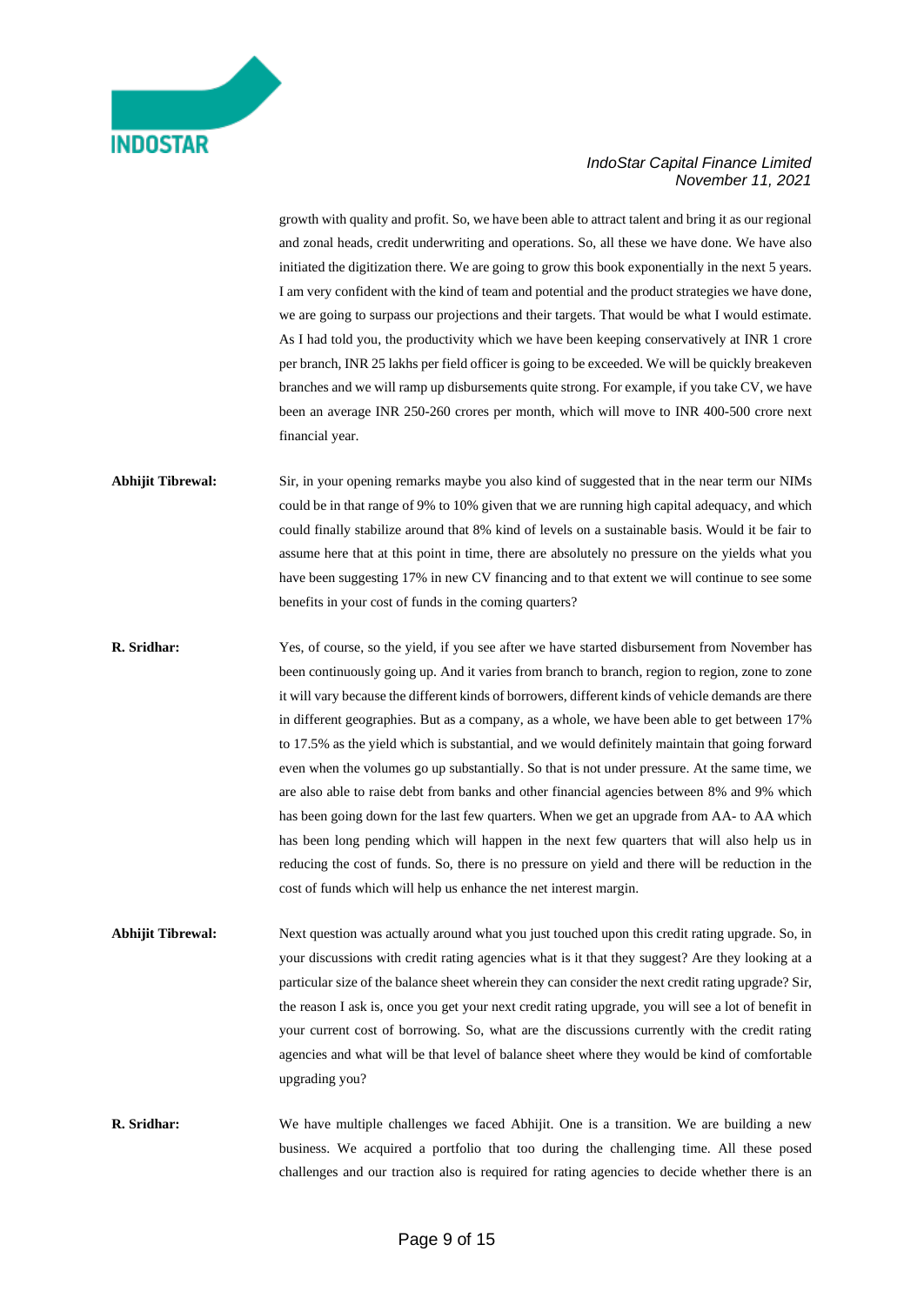

upgrade. As far as the liability side is concerned with the kind of partner we have on the capital adequacy, the liquidity pipeline, ALM, absolutely there is no problem for rating agencies. But when it comes to asset quality growth and all that, we need a little more time for the traction and corporate lending business we are exiting. So, I think as I mentioned, in the next 2 to 3 quarters we can reasonably expect a good progress in this regard.

- **Abhijit Tibrewal:** The last question that I had was on the credit costs and the provisions. While you have deeply touched upon it in some of the previous questions, I just wanted some more clarity around, while obviously the last few quarters in the last year were difficult times for most of the asset financiers but going forward, looking at this kind of a business where you are concentrating on these 3 retail product segments, which is new CV financing, SME and affordable housing finance, what in your view would be sustainable and normalized credit costs for this kind of a franchise that you are building up?
- **R. Sridhar:** See, the management of credit cost is paramount important in a money lending business. Your yield takes care of the customer profile which you are financing. You should have adequate cushion for providing for the risk so that your final risk adjusted return is quite high. So, as we are contemplating mid segment of customers who have some credit track record which eliminates major risk. We are pricing it at around 17% to 18% and I am confident that our bad debts if we manage it properly will be 10% of the deal, not more than 10%. So, I do estimate that our long-term bad debt will between 1% to 1.5% in commercial vehicle financing business. So, that we are confident of achieving it. If you look at our new book that will clearly demonstrate that we are definitely going to achieve that. But when it comes to affordable housing finance, there we are getting a 14% deal that would have a bad debt which would be less than 1% so it would between 50 basis point to 75 basis points. Every bad debt is estimated on the basis of the risky profile of customers you are financing as well as related to the yield. So, this is the guideline I can give. This is where we are working, and we are very confident that we will be able to achieve.

**Moderator:** Our next question is from the line of Rishikesh Oza from Robo Capital. Please go ahead.

**Rishikesh Oza:** Firstly, a clarification, you had said that in the next 3-4 years about hubs that you were mentioning around 200 hubs and INR 7-8 crores disbursements. So, you were saying, INR 1,600 crores disbursement monthly you were saying in 3-4 years?

**R. Sridhar** See, at very hub it's not only the hub location, it will have 3 branches plus one rural center. This is what we are planning. Including the hub, it will be 5 units, which will do around INR 8 crores, it is estimated today. So, 200 x 8 is 1,600 is the rough disbursement per month.

**Rishikesh Oza:** My question is how do you see the OPEX now from going here?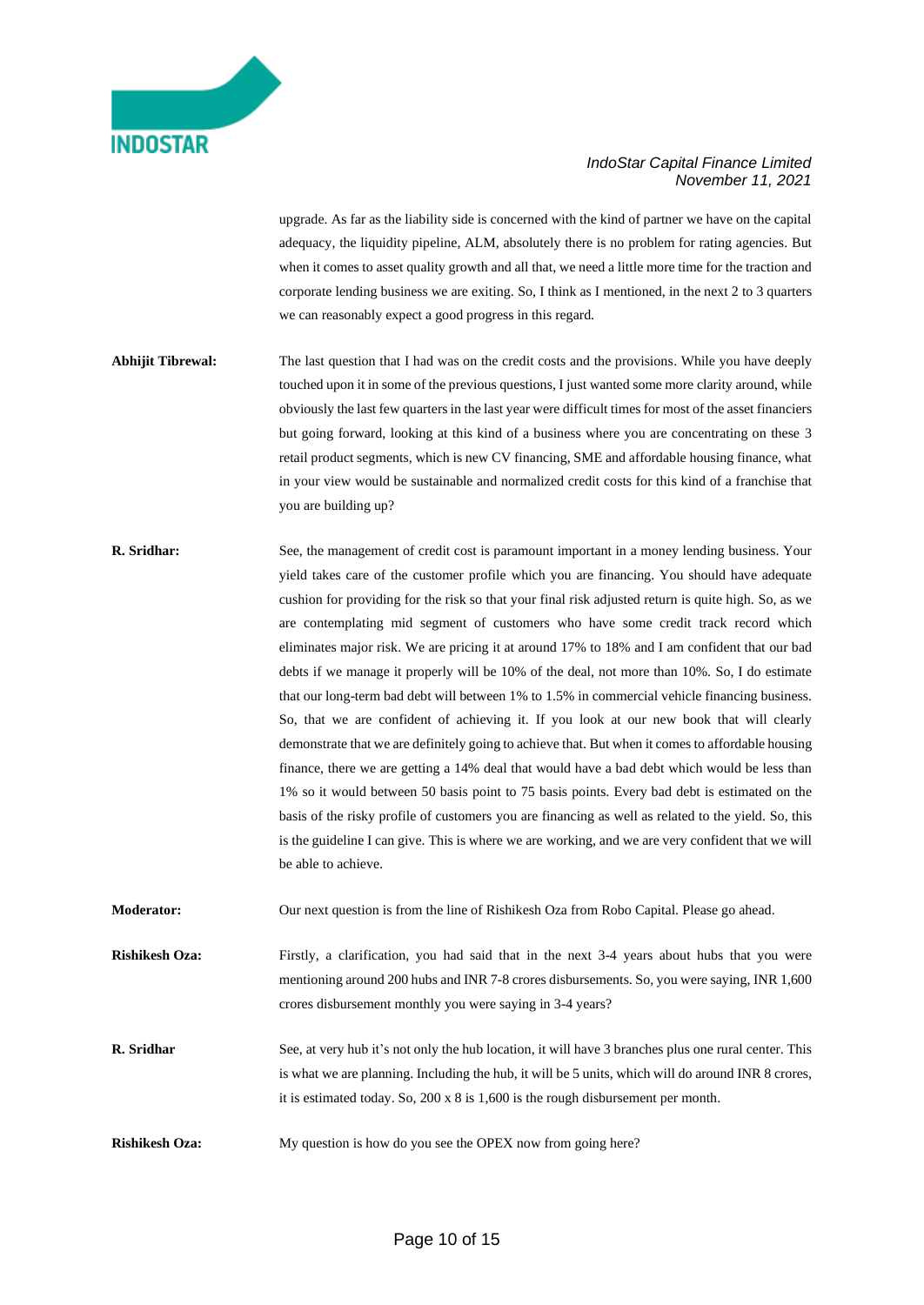### *IndoStar Capital Finance Limited November 11, 2021*

- **R.** Sridhar See, the OPEX because we have to incur expenditure. We are opening new branches and there the maximum cost is coming is the people cost. So, for them to become productive, breakeven, it takes about 12 months and by that time they breakeven, there are new additional branches. Initially our cost to income ratio will be high. That is because the denominator is low. And as and when the business increases, the income goes up, the cost income ratio will come down. We do expect that in the next 5 years we should bring it down to 30%.
- **Rishikesh Oza:** My last question is if you could indicate, what will be your near-term credit costs. Actually, it would be great if you could quantify. So, would it be fair to say that it will be in the range of somewhere around 1.8% to 2% or it would be above 2%, if you could indicate that would be great, sir.
- **R. Sridhar** As I earlier answered it, it is related to the yields. We expect that on a long-term is 1-1.5. In the medium term, I am unable to project but I would only say for the old book, we have already taken the cover. So, there will be no further credit costs which would come. The volatile credit cost is because of the transition to a new accounting policy, and we have been in I-GAAP and now we have come to Ind-AS, all the NBFCs. So, the ECL is the one which is causing this volatility and there are on balance sheet portfolio, off balance sheet portfolio. So, depending upon the kind of shareholder, board and the management, the auditor, as far as IndoStar is concerned, we have taken a very conservative stand on this and as we are an emerging company, we don't have the pressures. So, we have taken enough provision coverage when the going was tough. So, we have done all that. And today when we are growing the new book, we will not have any pressure. Only in the old book we will be there. So, we have already provided so there will be no further credit cost requirement for the old portfolio and in the new book the credit quality is absolutely fantastic. So, I do feel that we should be able to manage between a 100 to 150 basis points in the CV and between 50 to 75 basis points in the affordable housing.

**Moderator:** Our next question is from the line of Saili from Old Bridge Capital. Please go ahead.

**Saili:** Basically, I have just got one question. We are talking about having a target of opening up almost 800 branches and leading to disbursements of almost INR 1,300 to INR 1,600 crores over next 2 to 3 years. So, are you saying that this growth is only a function of the new branches that we are opening or are you seeing any good sentiments overall on the industry front of when you were talking about financing the new CV? What's your take on overall industry sentiment for financing?

**R. Sridhar** The commercial vehicle finance is a cyclical industry. We had a lull for first 2 years. It will move up when the pandemic subsided plus the economic activity is picking up. We are able to see with the kind of collection performance is alright. And on the on top of it, the number of finance companies which are financing used to commercial vehicles, the penetration is less than 50%. The balance is catered to by unorganized segment with huge cost. So, we feel that we have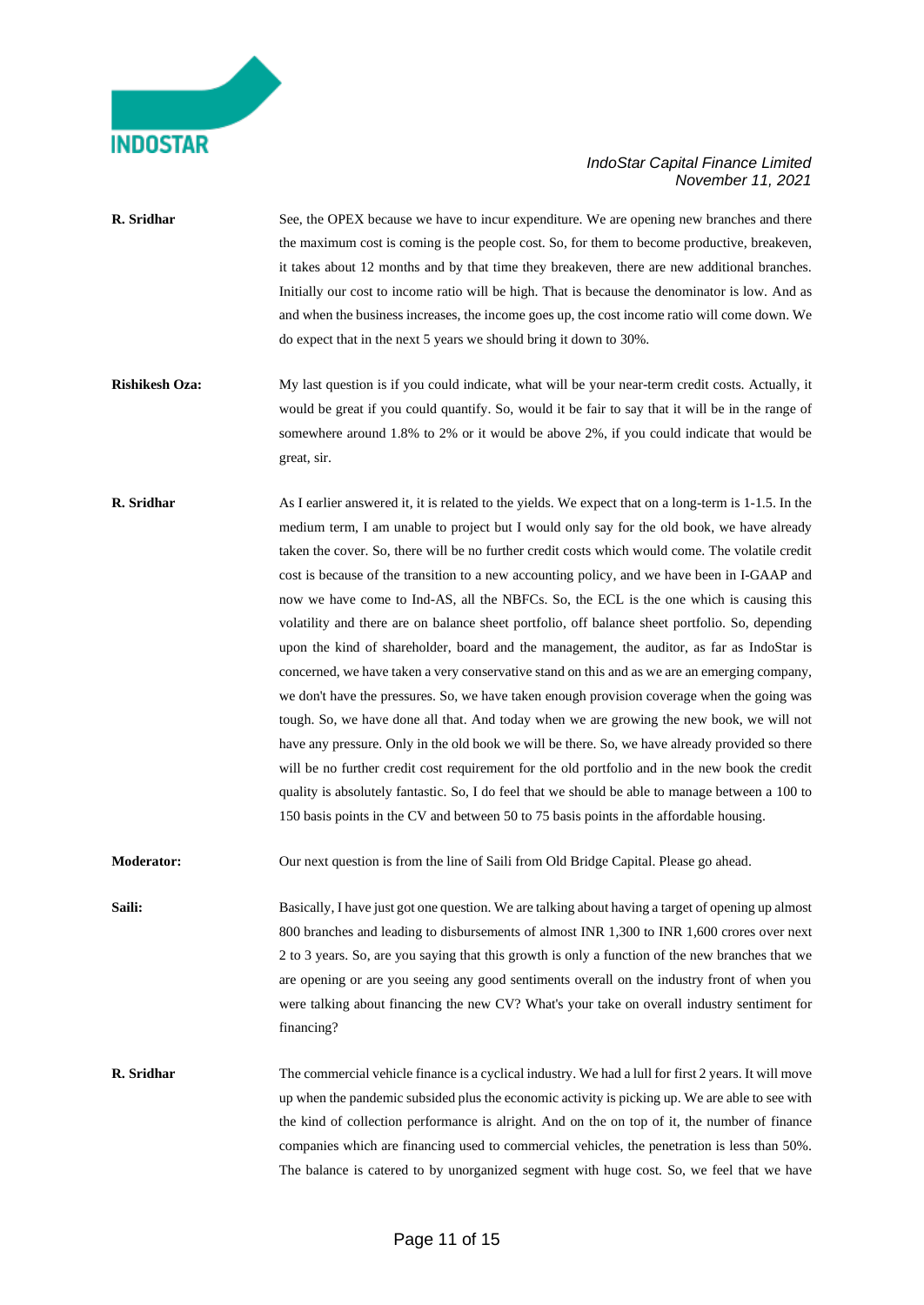

enough opportunity to gain market share from the existing players as well as from the inorganic segment. Plus, on top of it the pie is keep on increasing plus scrappage policy is coming. So, scrappage policy is going to trigger a huge replacement demand which would be continuous because every year more than 15-year-old vehicles will keep coming into the system. This is a big opportunity and there are no players to take advantage of that. So, I do see IndoStar playing the role of the leader in the used vehicle financing which would come through the replacement cycle. So, we are very confident that this will grow very-very high in the next 5 years. It may not be a gradual increase. It will be a huge increase.

Saili: Basically, what is our average age of vehicles that we are financing? What bracket are we in?

**R. Sridhar** See, as I mentioned that we are financing all kinds of vehicles. The vehicles which 1 ton to 49 tonnes, 50 tonnes and all that which are all differently priced. But our average ticket is around INR 7-8 lakhs. That is what is coming in the ticket price. When it comes to age first 4 years will be actually new vehicles 5 to 12 years is our segment where we will be financing. Actually, finance  $12<sup>th</sup>$  year vehicle within 3 years that will be paid off after that it will go to scrap.

**Moderator:** Our next question is from the line of Abhijit Tibrewal from Motilal Oswal. Please go ahead.

**Abhijit Tibrewal:** I had a few more questions that I wanted to ask. While you have very elaborately kind of laid out entire management team in your presentation and that gives a lot of confidence. What I wanted to understand are precisely two things. One is, you have been talking about building a separate collections vertical which you have shared in your previous earnings call that it has been a kind of learning for you in the past. If you could just elaborate on what are our thoughts around building a separate collection verticals, how are you kind of planning to structure it? And secondly, if you could briefly also touch upon some of the digital initiatives that you are taking because every NBFC, every asset financing company is investing significantly in the digital initiatives today and which I think is going to be hygiene in the years to come, if you could just touch upon that as well.

**R. Sridhar** So, let me take the first question which is a difficult question. So, as you mentioned all the other companies, we have also realized that we have to go digital, so we have started that project last year itself during the pandemic and we are almost in the end. We are going to launch in the next one month. So, maximum by January we should be launching it. So, when it comes to the consumer finance business, you can actually do through digital everything, but the business which we are doing has collateral, one is used vehicle, the other one is a house. These all cannot be done through digital with regard to valuation and the title checks and all that. So, a lot of physical intervention is also required. The digital helps us in customer onboarding, KYC and lot of credit checks and the collection. Some of them we have been doing earlier, we are intensifying that, and this is going to help us in turnaround time and the operational expenses. When it comes to digital, we now provide space for field force in the office, so the office space has come down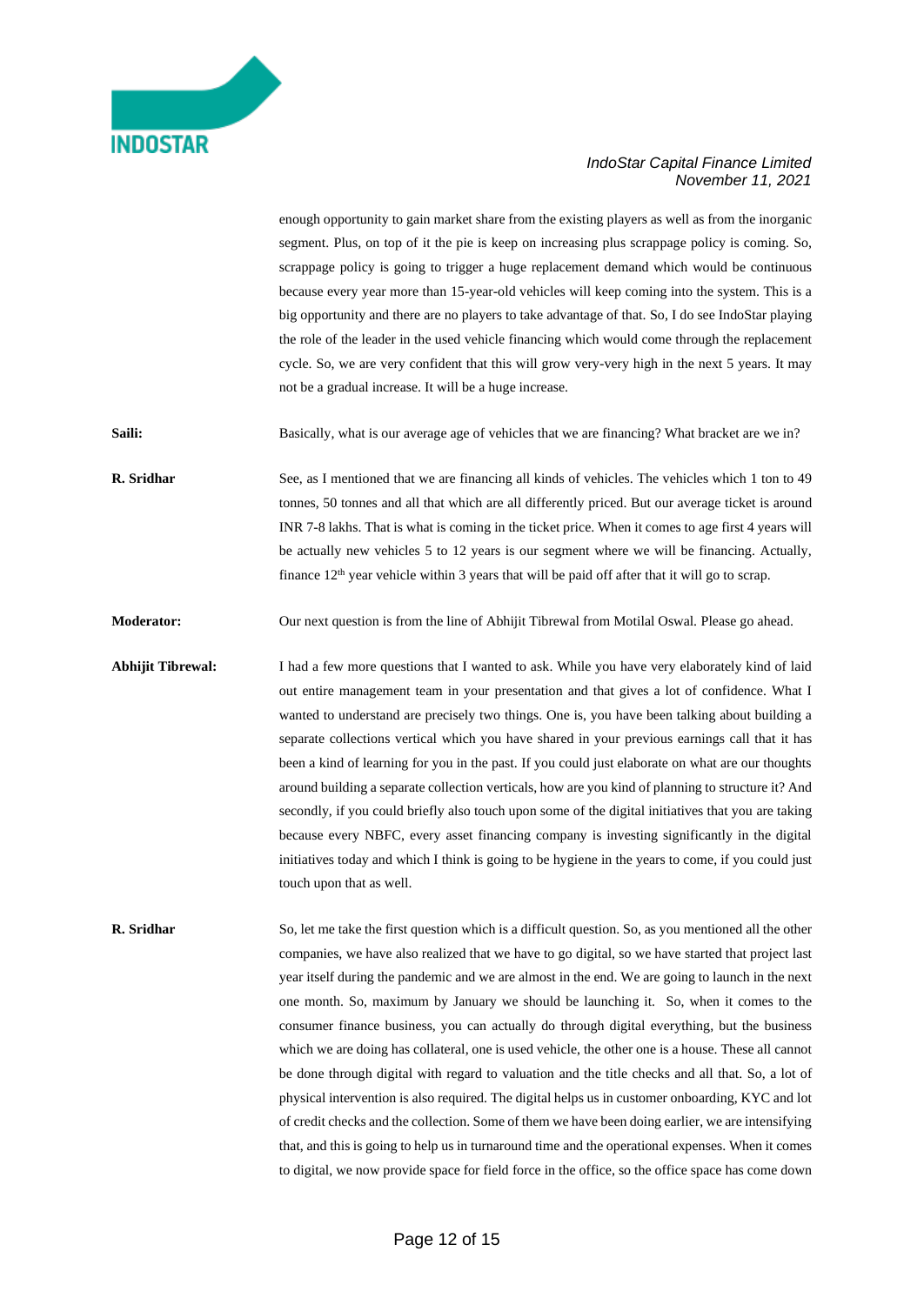

resulting in lesser rent. All these benefits are going to come. The digital initiative is going to help us in enhancing the productivity as well as reducing the operating expenses. And to a large extent our businesses, both commercial vehicle as well as affordable needs a lot of physical intervention when it is more relationship based. So, without diluting the relationship-based business model we are bringing in processes including digitization to enhance a few things, including productivity and operational expense. So, that is what we have been doing it and that would take some time to take off from January 2022 and it will take a few months to make our people understand, use it. Over next 6 months to 1 year, we will go fully digital in both these businesses. What about the other question, I forgot?

**Abhijit Tibrewal:** On the separate collection verticals that you are building.

**R. Sridhar** Collection vertical, I have come from a company which has done everything through branch banking. Branch manager has been the king and they have done. But when we have set up this business, we are looking at sales, credit, collection and operation separately. So, we have set up sales and credit through sales sources and Credit under rights, but we have realized that collection also, we have to bring looking into the other companies which have done it efficiently. If we are scaling up our business substantially high in the next 3 to 5 years, it is also necessary to build a backbone of collections. So, we have brought in a guy from Chola, and Aditya Birla as our Collection Head and we will be building a collection vertical. So, as and when a vehicle is financed for first 12 months it is taken care of by the sales and credit so that they avoid a nonstarters, they continue to follow up with the client. Once 12 installments are paid, the customer's the equity in the vehicle goes up substantially. After that the default comes down. So, we are going to support the sales and credit with a separate collection vertical which will take care of the collections post 12 months leaving the sales and credit to focus on business growth. So, this would help us grow fast with collection activity taken over by a separate vertical. That is our strategy.

**Moderator:** We will take our next question from the line of from Ratish Varier from Sundaram Mutual Fund. Please go ahead.

**Ratish Varier:** Just one clarification with respect to the SME book, you mentioned SME stage two is 35%, right?

**R. Sridhar** Yes.

**Ratish Varier:** I just wanted to ask you, because if you look at this quarter, the P&L of the SME, we have reversed certain credit cost or provisioning. Do you think we are comfortable with the provisioning what we have done there, looking at the stage two book or are you confident that the stage two book will keep on improving in the near term and longer term in the next 3-4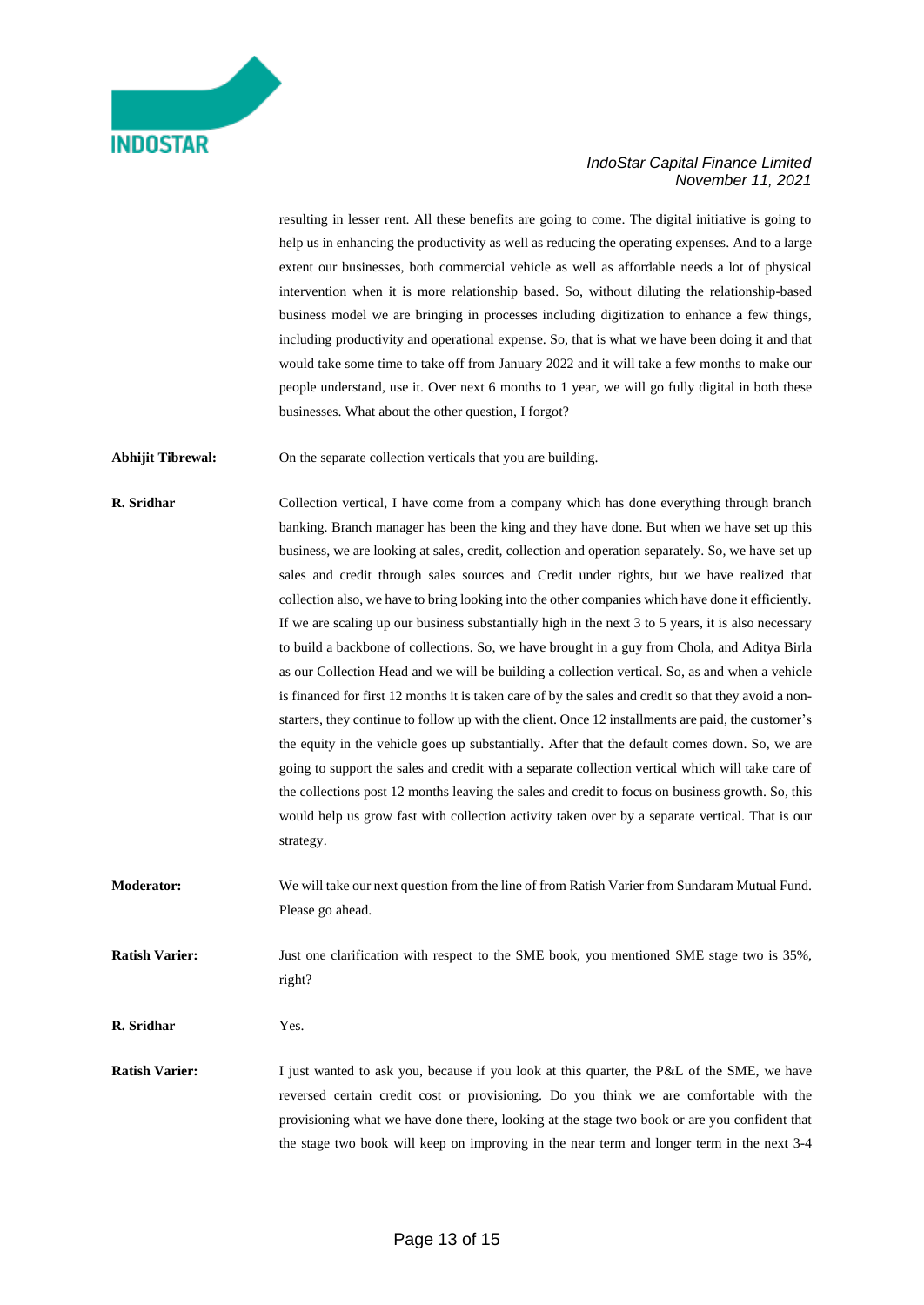### *IndoStar Capital Finance Limited November 11, 2021*

quarters, if you can just give some comment on this book, that's it, that's only one question I had?

**Amol Joshi:** Hi Ratish, this is Amol here. So, on SME, we actually did some deep dive. You would have seen that the restructuring volumes have increased in Q1-Q2. So, we spent some more time on the SME model. What is clearly coming out is stage three needed more attention. If you look at the asset quality slide that we put out, while in my gross NPAs have gone up, my net NPAs have remained the same. Basically, top up provision has been taken in stage three and the 35%, in stage two, we have actually gone account by account and that has helped us with that relief. Overall stage two is very much under control. The restructuring by default stage two position that we have taken with a 10% provision is also a very comfortable position is what we see. What we are very keen to track this through to the next 12 months is how much of that restructured book actually comes back to stage one, which is what we are tracking versus the last year restructuring that we did for SME. We see some positive signs there, especially now that things are normalizing on the ground. What we see for the next 3 quarters at least we shouldn't see any specific shakeout in the ECL related to SME.

**Ratish Varier:** But just for clarification purpose over the next 4 quarters only actually we will come to know where this book is moving because a lot of these customers will be ECL customers, etc. Is that understanding right? That is how we are having confidence that next 4 quarters the provisioning wouldn't be there.

Amol Joshi: Absolutely.

**Ratish Varier:** Just 1 question in terms of disbursements, within the SME only we mentioned a lot about SPV and affordable housing, some commentary on SME in terms of how you are seeing this book shaping up?

**R. Sridhar** See, this book is around the less than INR 2,000 crores now and this may not grow big because considering the MSME situation here, so run off and the incremental are almost same. So, this will not grow immediately big. We will have to figure out when we should do that looking at the environment.

**Ratish Varier:** Because earlier, if I am not wrong, we were confident in terms of growing this SME book?

**R. Sridhar** Always, we have maintained that vehicle and the affordable housing finance as the focus areas and the MSME is a profit-making business for us. We will always balance the growth depending on the environment. Post the pandemic and the economic down cycle the MSME have been a hit, there is a huge impact, so we will have to be little bit cautious and careful. We have a fantastic team which have got huge experience in SME coming from large NFBCs and banks, so that is able to manage this business very well. We will take a view how to grow and manage the growth